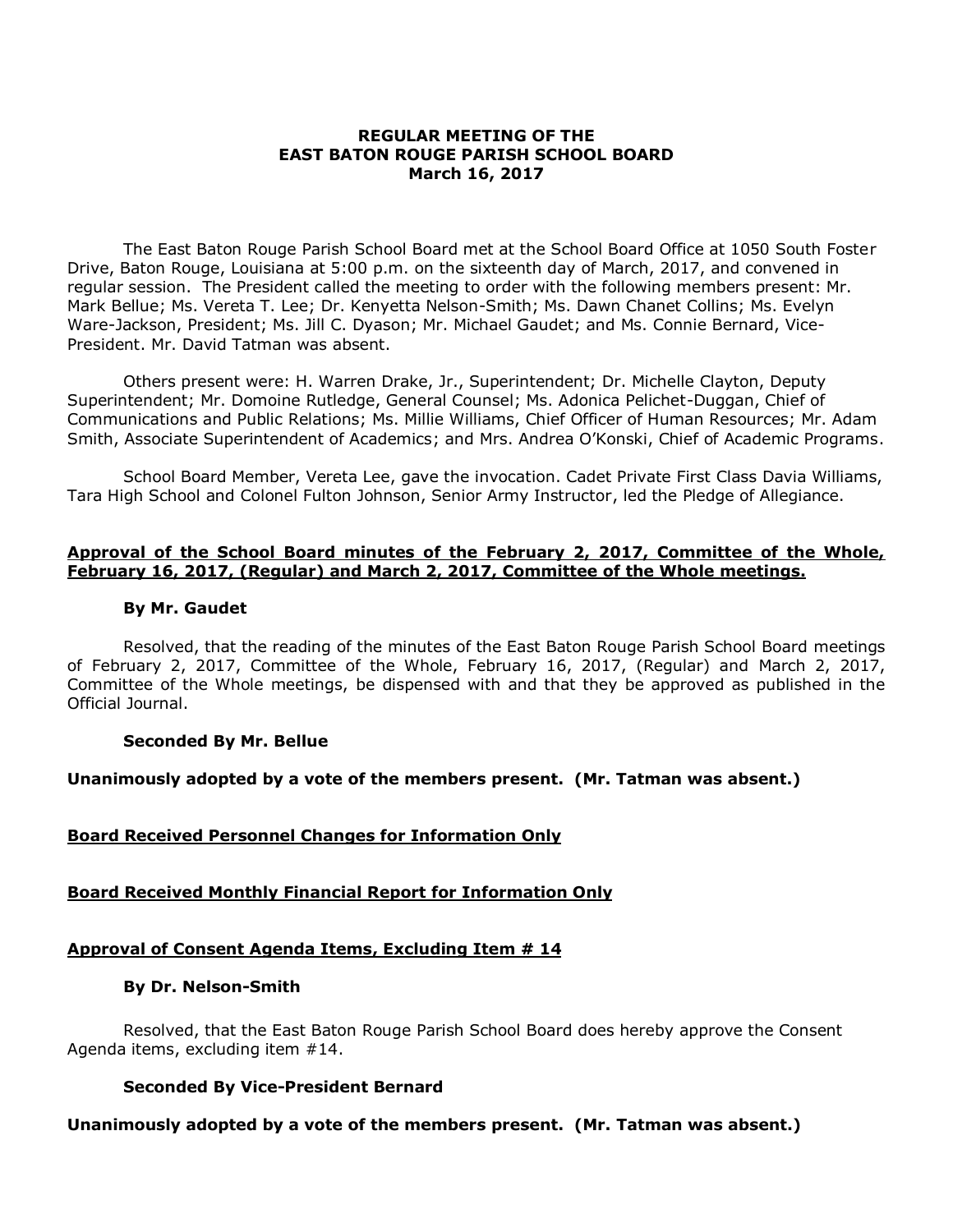# *The following items were approved as part of the Consent Agenda:*

Approval of the following grants: a) Whole Kids Foundation Grant in the amount of \$2,000.00 to support garden/outdoor learning space at Glasgow Middle School. b) Junior League of Baton Rouge - Community Assistance Fund Foundation Grant in the amount of \$2,500.00 to support Glasgow Middle School's Yearbook Class.

Approval of a revised job description: Education Training Coordinator – Child Nutrition Program.

Approval of a professional services contract between the East Baton Rouge Parish School System and Criterion Education, LLC, in the amount of \$22,420.00 to provide leadership development programs for McKinley and Northeast High Schools. (Funding Source: The State gave additional Title I dollars through a grant to cover the cost).

Approval to dedicate the McKinley Middle School Auditorium to Lynn Whitfield.

Approval of the recommendation from Mr. Domoine Rutledge, General Counsel, EBRPSS, in the matter of the U.S. Department of Labor, Wage and Hour investigation and related matters.

# **END OF CONSENT AGENDA ITEMS**

### **Approval of a Five-year Charter School Renewal for Mentorship STEAM Academy**

### **By Vice-President Bernard**

Resolved, that the East Baton Rouge Parish School Board does hereby approve the five-year charter school renewal for Mentorship STEAM Academy.

### **Seconded By Mr. Bellue**

**Unanimously adopted by a vote of the members present. (Mr. Tatman was absent.)**

### **Approval of Naming Istrouma High School**

### **By Vice-President Bernard**

Resolved, that the East Baton Rouge Parish School Board does hereby approve the recommendation to name Istrouma High School as "Istrouma High School".

### **Seconded By Mr. Bellue**

**Unanimously adopted by a vote of the members present. (Mr. Tatman was absent.)**

### **Approval to Apply for the Magnet Schools Assistance Program Grant**

### **By Vice-President Bernard**

Resolved, that the East Baton Rouge Parish School Board does hereby adopt a resolution that qualifies the East Baton Rouge Parish School System to apply for the Magnet Schools Assistance Program (MSAP) Grant for the upcoming cycle.

### **Seconded By Mr. Gaudet**